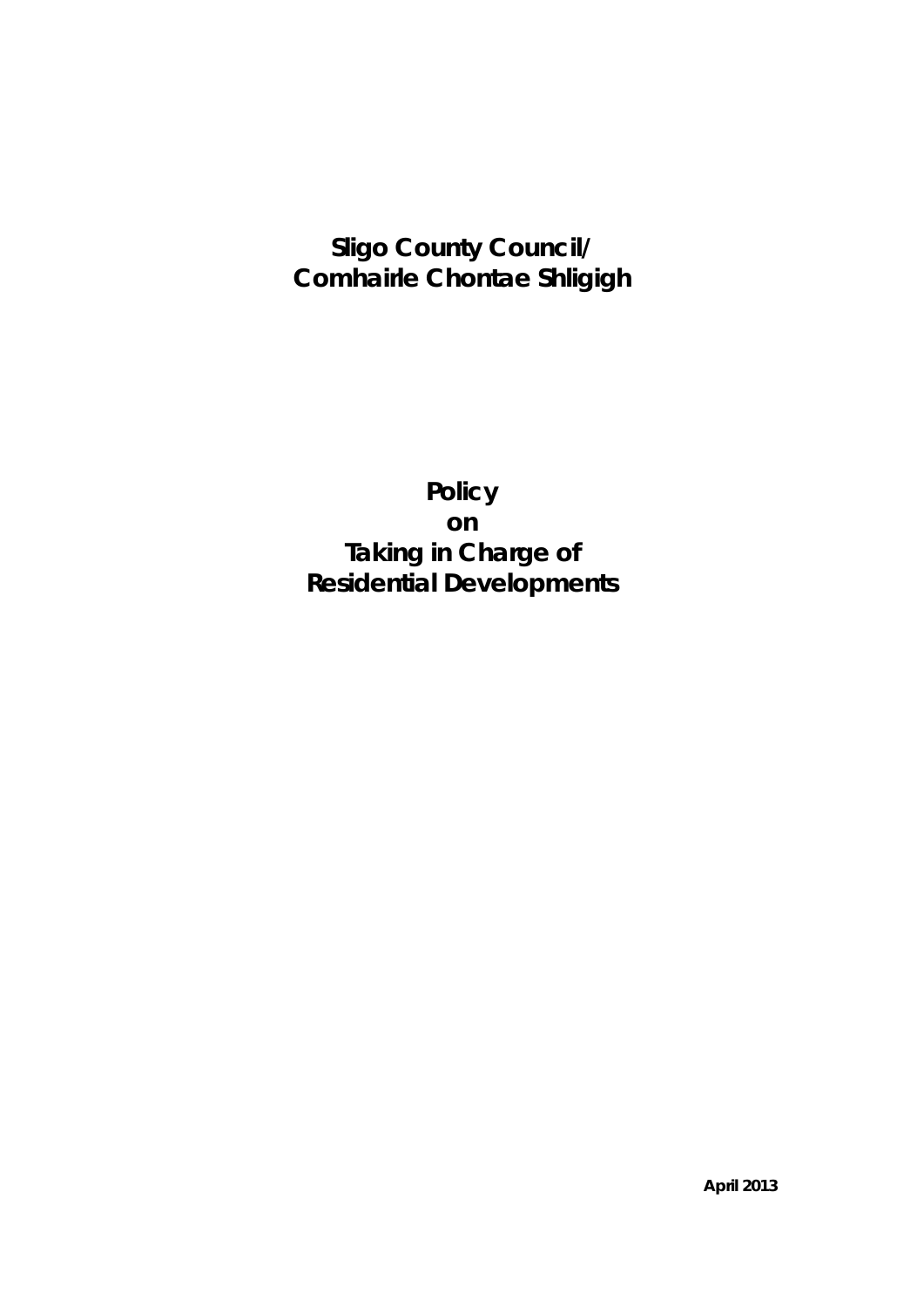## **Policy for the Taking in Charge of Residential Developments**

## **Contents:**

## **1. Taking in Charge Policy: Overview**

- 1.1 Legislative framework
- 1.2 Policy framework

## **2. Taking in Charge**

- 2.1 Facilities to be taken in charge
- 2.2 Maintenance services

#### **3. Measures to ensure satisfactory completion of residential developments**

- 3.1 General
- 3.2 Adoption of standards for external works
- 3.3 Application of standards
- 3.4 Early identification of areas to be taken in charge
- 3.5 Appropriate planning conditions
- 3.6 Inspection of construction
- 3.7 Enforcement action
- 3.8 New powers available to planning authorities to refuse planning permission

## **4. Responding to a request for Taking in Charge**

4.1 Adoption of a procedure/protocol

#### **5. Planning conditions relating to management arrangements**

- 5.1 Traditional housing estates
- 5.2 Multi-unit structures
- 5.3 Other instances where it may be appropriate to condition management arrangements

## **6. Dealing with requests relating to older estates**

- 6.1 Assessing/categorising requests
- 6.2 Estates satisfactorily completed
- 6.3 Priority list for estates not completed satisfactorily
- 6.4 Action in relation to uncompleted estates
- 6.5 Remedial works by the planning authority

## **Appendices:**

- 1: Procedure for inspecting the construction of Residential Developments
- 2: Protocol / procedure for Taking in charge residential developments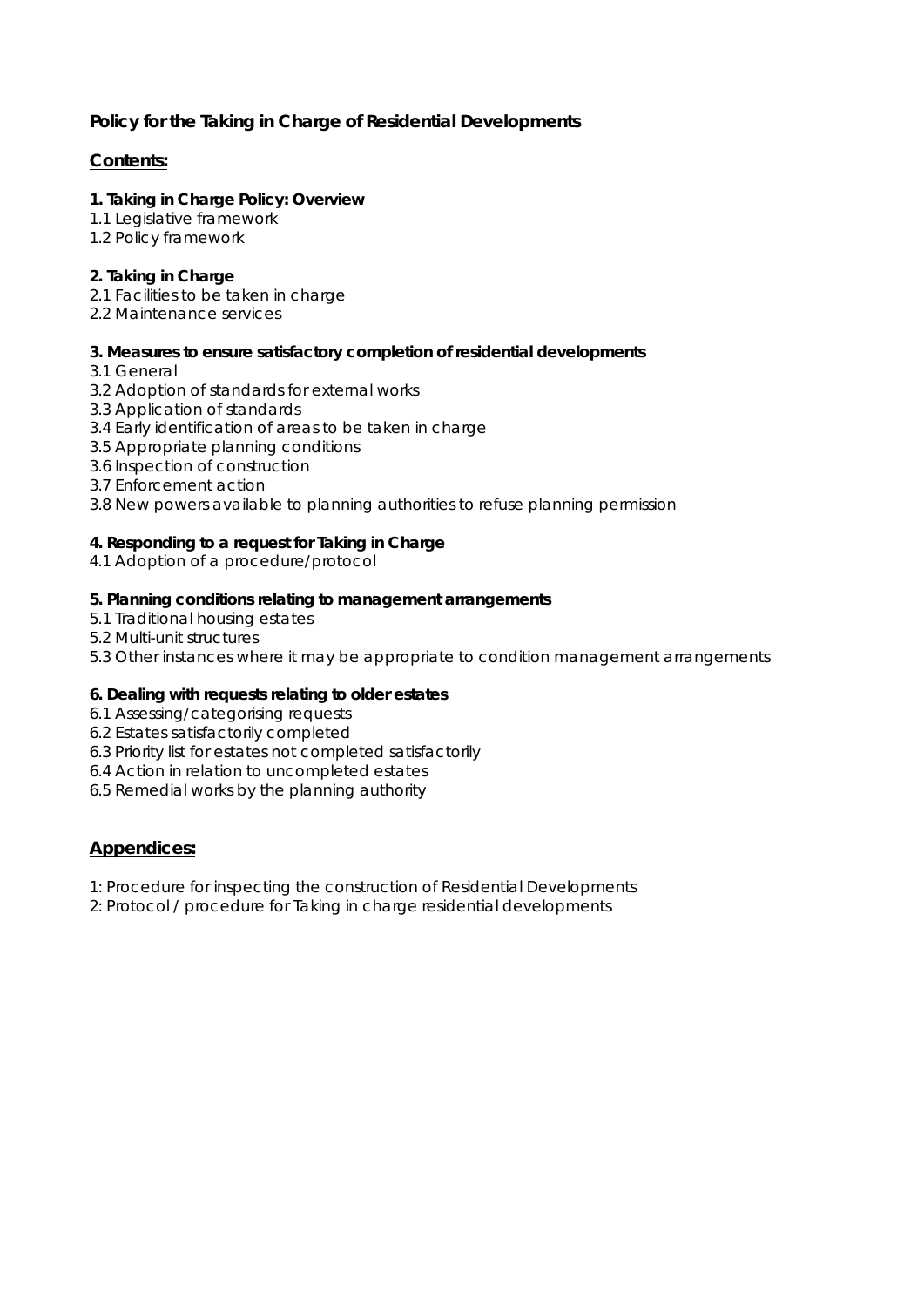#### **1. Taking in Charge Policy: Overview**

#### **1.1 Legislative framework**

Section 180 of the Planning and Development Act 2000, requires Planning Authorities to commence taking in charge procedures in relation to residential developments, finished or unfinished, where certain conditions have been met.

Section 34(4) (i) of the Act provides the legal basis for a planning authority to attach to a planning permission "conditions for the maintenance or management of the proposed development (including the establishment of a company or the appointment of a person or body of persons to carry out such maintenance or management)".

#### **1.2 Policy framework**

The Department of the Environment, Heritage & Local Government February 2007 statement on Housing Policy "Delivering Homes, Sustaining Communities" sets out a number of actions focused on building sustainable communities. These include building on the current suite of best practice guidance on urban planning, and developing new comprehensive planning guidelines on interrelated housing and planning matters to address emerging needs.

The new guidelines include:

a) Guidelines on Quality Housing for Sustainable Communities (March 2007);

b) Guidelines for Planning Authorities on Design Standards for New Apartments (September 2007);

c) Updated Residential Density Guidelines (Draft Guidelines on Sustainable Residential Development in Urban Areas currently available for public consultation); and

d) Guidance in relation to a framework policy for the taking in charge of residential developments by Planning Authorities (February 2008).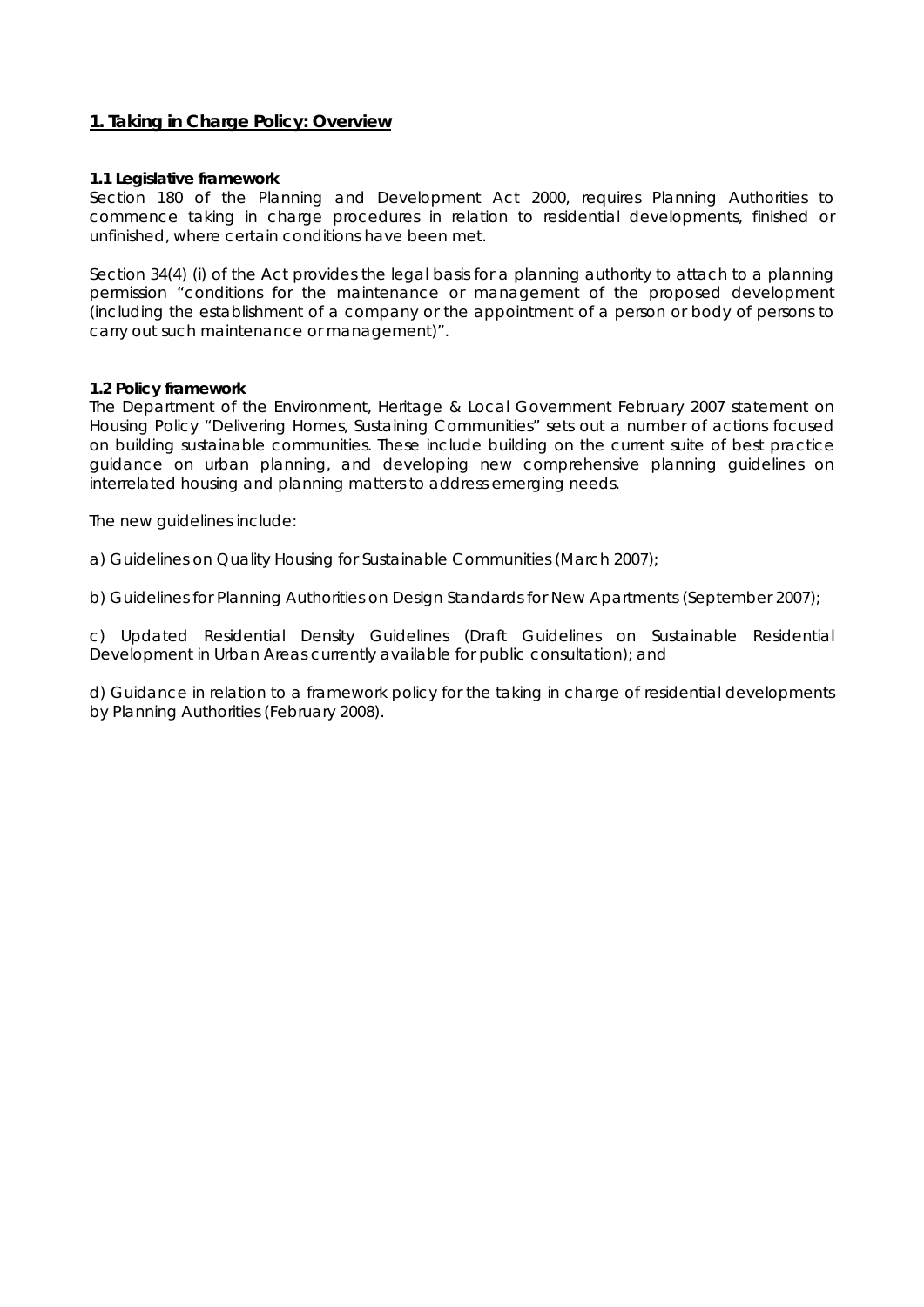## **2. Taking in Charge**

#### **2.1 Facilities to be taken in charge**

It is the policy of the Council to take in charge residential developments, where certain conditions have been met. It is also the policy of the Council not to take in charge holiday home developments or residential developments used entirely for short-term letting, or apartment type developments, as these are maintained by management companies. The Council will however require that such developments are finished to the same standards as residential developments.

Taking in charge involves the Planning Authority taking control of the following services and public areas associated with a particular development:

- Public roads and footpaths;
- Unallocated surface parking areas;
- Public lighting;
- Fire services including fire hydrants;
- Public water supply, foul and storm water drainage. **\***
- Wastewater treatment plants and associated buffer zones;
- Potable water treatment plants and any associated protection zones;
- Public open spaces;
- Playgrounds, where these are required by condition of a planning permission as facilities for public use.

**\*** It is the policy of the Council to have a closed circuit TV survey carried out on all main runs of foul and storm sewers, to ensure satisfactory standards of construction. The survey will normally be carried out by a contractor nominated by the County Council.

#### **2.2 Maintenance services**

The maintenance services that will be provided by the authority following the completion of the taking in charge process will include the following:

- Maintenance of all roads and footpaths, including unallocated street car parking;
- Maintenance of water mains and drainage services;

• Repair and reinstatement of roads, footpaths and landscaped areas resulting from repair and/or maintenance of underground services (water mains and

drainage services) carried out by the authority;

• Road sweeping and cleaning services of the principal public routes within the residential development;

• Upkeep and maintenance of all public lighting installations including non-standard light fittings;

• Maintenance of public open spaces (that is, spaces to which the general public have access), not including grass cutting or maintenance of grass verges, incidental ornamental/landscaped areas, shrubberies or playgrounds, unless such playgrounds are required, as a facility which will be available to the general public, by the planning authority by way of planning condition.

• Upkeep and maintenance of all surfaces, fixed elements and rigid play equipment in play lots and playgrounds in cases where the playground or play lot was required by condition of a planning permission.

Service levels will be subject to funding.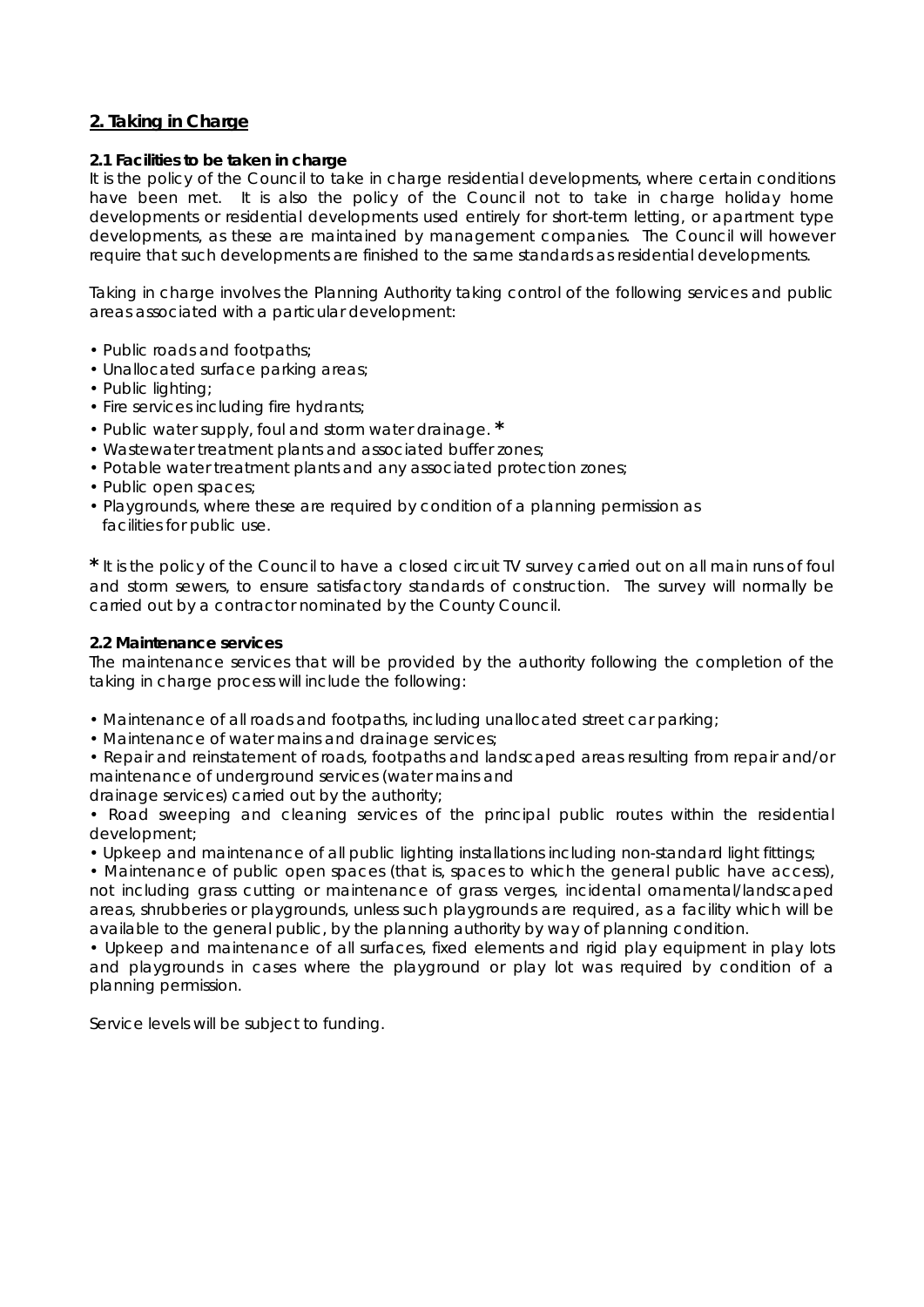### **3. Measures to ensure satisfactory completion of residential developments**

#### **3.1 General**

Subject to resources all steps will be taken by the planning authority to ensure that developers complete the residential development to taking in charge standard (see sections 3.2 – 3.8). This will involve a comprehensive and integrated approach to dealing with the planning process for residential development, to include a number of key elements as set out in this section.

#### **3.2 Adoption of standards for external works**

It is essential that public roads, footpaths, services and open spaces in residential developments are finished by the developer to a standard acceptable to the Planning Authority for taking in charge and long term maintenance.

#### **Construction and design standards**

In general, subject to addendum below, developments are to be carried out in accordance with the Department of the Environment, "Recommendations for Site Development Works for Housing Areas (1998)". This document is currently being updated and when introduced developments are to be carried out in accordance with the Revised Recommendations.

#### *Addendum:*

*The construction standards set out in the 1998 publication are still generally applicable (although the section on public lighting requires updating).* 

*The design principles and standards in the 1998 publication require significant revision. The*  residential road design standards in the 1998 publication relate to the more traditional housing *layouts and are not flexible enough to accommodate the higher densities required for the delivery of more compact and sustainable communities. Layouts which seek to ensure very low traffic speeds and greater priority for pedestrians and cyclists in residential areas will be encouraged,*  which will mean the application of standards other than those contained in the publication in *particular circumstances.* 

 *The Planning Authority will also have regard to the following:* 

- o *The Department's commitment to build sustainable communities necessitates the incorporation of urban design principles and more contemporary standards in the design and layout of roads and streets, particularly in higher density schemes. The Department's Guidelines on Sustainable Residential Development in Urban Areas, currently available as a consultation draft, make reference to such contemporary standards. The new guidelines will:* 
	- *Facilitate the development of sustainable communities through effective planning and the provision of necessary supporting services and amenities;*
	- Help achieve the most efficient use of urban land through housing densities that are *appropriate to the location involved and availability of supporting services and infrastructure, particularly transport; and*
	- *Set high standards in terms of space and facilities to meet needs into the future.*

*The draft guidelines are accompanied by a design manual, "Sustainable Residential Design, a*  best practice guide", which contains many examples of good practice in the design and layout of contemporary residential areas in Ireland and will be a valuable reference *document.*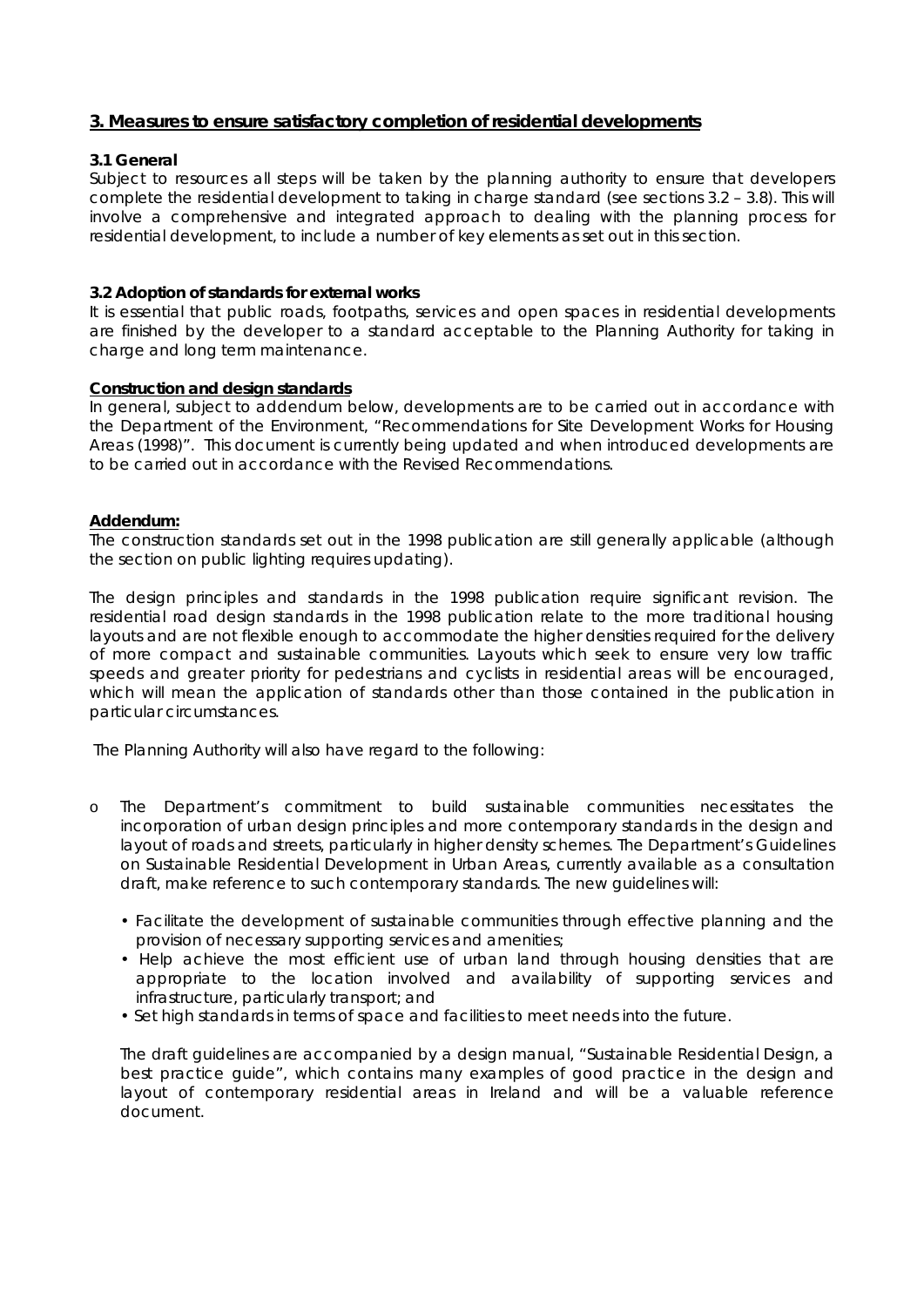- o *Traffic Management Guidelines (2003) jointly issued by the Department of the Environment, Heritage and Local Government, the Department of Transport and the Dublin Transportation Office, which gives advice on the design and layout of roads in the new residential development.*
- o *Emerging best practice*

#### **3.3 Application of standards**

All residential developments granted planning permission must at a minimum comply with the standards outlined under Section 3.2.

## **3.4 Early identification of the areas to be taken in charge**

The Council will address the taking in charge issue at pre-application consultation stage, when the type of residential development and the standards proposed will be discussed. Applications for residential development shall delineate the area that would, in accordance with this document, potentially fall to be taken in charge on the site layout map. It is envisaged that, generally, certain core services will always be taken in charge (see section 2.1). The Council will ensure that the design of the approved development will facilitate this by separating the areas/facilities that will be taken in charge from those that will not. Sewers and water mains are not be located under landscaping or allocated parking area that will not be taken in charge.

#### **3.5 Appropriate planning conditions**

Section 34 of the Planning and Development Act 2000 provides the legislative basis for attaching conditions to planning permissions. Appropriate conditions will be attached to grants of permission for residential development in relation to:

• The giving of adequate financial security (S.34 (4)(g)) and the length of time the security must remain in place;

- The facilitation of inspections by the planning authority;
- The phasing of the development, if appropriate (S.34 (4) (h));
- The completion of the development in accordance with specified standards;

• The evidence to be produced by the developer to demonstrate that the residential development has been completed to the appropriate standards and the time period for the production of such evidence;

• The maintenance by the developer of the residential development until taking in charge; and

• The vesting in the authority by the developer, upon taking in charge, of the areas to be taken in charge.

#### **Financial Security / Bond**

The security / Bond will be released when the residential development has been completed to the satisfaction of the Planning Authority and when it is taken in charge.

The Planning Authority will determine both the level of the security and the type of security (e.g. the lodgement of a bond from a financial institution - e.g. bank, insurance company, building society - a cash lodgement or a letter of guarantee from the Construction Industry Federation) that will be required for each residential development. The amount of the security, and the terms on which it is required to be given, will enable the planning authority, without cost to itself, to complete the necessary services (including roads, footpaths, water mains, sewers, lighting and open space) to a satisfactory standard in the event of default by the developer. The condition will require that the lodgement of the security be coupled with an agreement that would empower the planning authority to realise the amount of the security at an appropriate time and apply it to meet the cost of completing the specified works.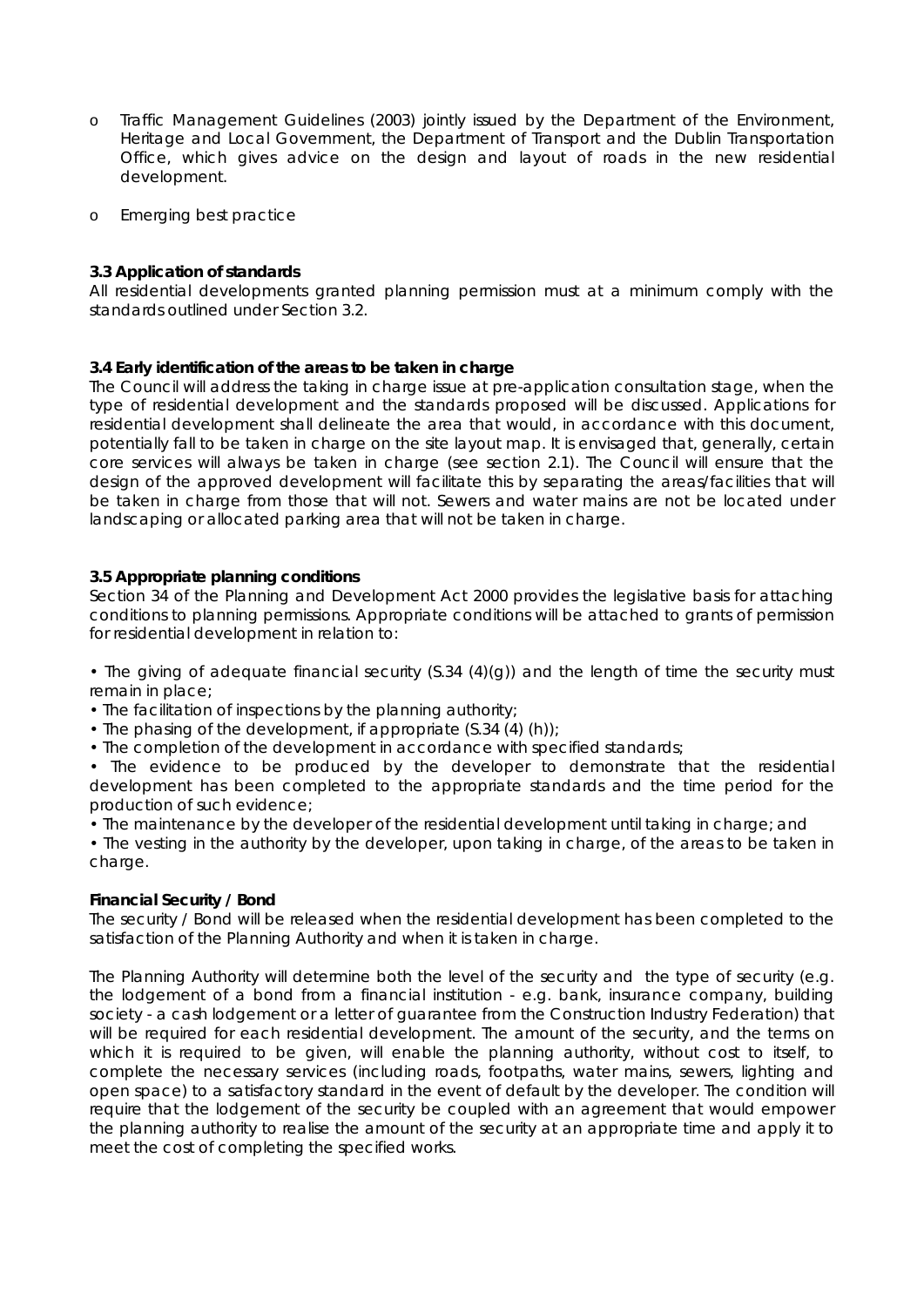In general, either an open-ended Bond or a Bond with an expiry date is acceptable to the Planning Authority. Where the latter is proposed, a 3 month notification of expiry of Bond is required. The periods of the Bonds are to be extended, where required by the Planning Authority. The bond obtained will be applied to carry out any outstanding work where needed to ensure that the development is completed to a satisfactory standard.

#### **Conditions in relation to phasing of the development**

The Planning Authority will consider whether it is appropriate to attach a condition regarding the phasing of the development in order to ensure that residents do not have to live in uncompleted residential developments for lengthy periods. The Development Management Guidelines for planning authorities (June 2007) state that:

• A phasing condition could include requirements relating to the completion of roads, public lighting, open spaces, etc. which are necessary for, or ancillary to, the completed units in each phase.

• Such an arrangement would permit the security for satisfactory completion to be related to a particular phase or phases of the development and thus enable completion of sections of the scheme to be advanced while, at the same time, facilitating the developer by obviating the need for a very large security appropriate to the entire development.

In devising any phasing arrangement the planning authority will ensure that main sewers, surface water drainage systems, main distributor roads, etc., are completed at an appropriate stage so that the first and each subsequent phase will, on completion, be fully serviced and independent in the event of other phases not proceeding.

#### **3.6 Inspection of construction**

The Planning Authority will endeavour to carry out regular inspections, during the course of the construction of the development to ensure satisfactory completion in accordance with the permission. Procedures will be put in place for inspecting the construction of residential developments – See Appendix 1.

#### **3.7 Enforcement action**

Enforcement protocols will be put in place detailing appropriate enforcement procedures that will be pursued against developers who do not satisfactorily complete residential developments. These protocols will also specify time frames in relation to enforcement action.

Inspection of the development will take place as soon as possible after the expiration of the permission or notification by the developer that the development is complete. All available legal remedies under the 2000 Act, as amended, will be used by the Planning Authority to enable outstanding matters to be resolved without delay.

#### **3.8 New powers available to planning authorities to refuse planning permission**

Appropriate use will be made of the amended section 35 of the Planning and Development Act 2000. This provision gives a new power to planning authorities, to refuse planning permission, without recourse to the High Court, to a developer who has substantially failed to comply with a previous planning permission. It reversed the burden of proof applying under the previous provision, under which the planning authority had to apply to the High Court for consent to refuse permission in such circumstances.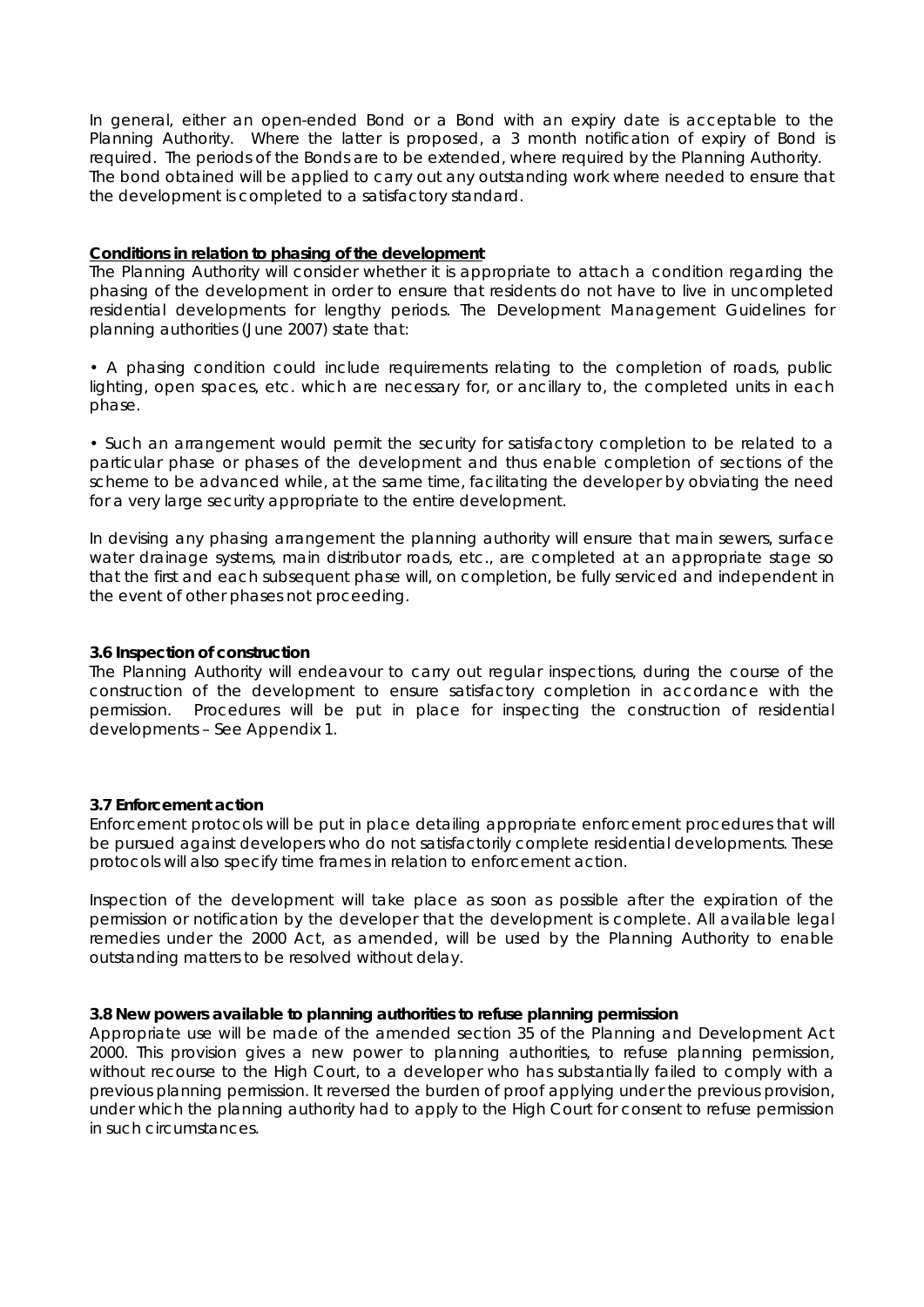## **4. Responding to a request for Taking in Charge**

#### **4.1 Adoption of a procedure/protocol**

A procedure or protocol for the actual taking in charge of a residential development in response to a request from either a developer or a majority of the residents (as defined under Section 180 (i) of the Planning & Development Act 2000), will be introduced as part of this policy, see appendix 2. A designated officer will be appointed by the Planning Authority as a coordinator/liaison person.

#### **5. Planning conditions relating to management arrangements**

#### **5.1 Traditional housing estates**

There will be no requirement to set up a management company for traditional housing estates (that is estates of houses with individual private gardens) except in the most exceptional circumstances, e.g. to maintain a specific facility in that estate which is for residents use only (such as a private playground) or in the case of holiday homes.

#### **5.2 Multi-unit structures**

Management companies are normally necessary for multi-unit structures (i.e. apartments and/or apartments and duplex houses) of four dwellings or more. In such developments management companies are necessary to maintain:

- Shared exteriors of buildings: e.g. external walls and roofs
- Shared internal areas: e.g. stairways, lifts and lobbies.

In the case of such structures a condition in relation to Management Company / other management arrangements will be imposed on the relevant planning permission.

**5.3 Other instances where it may be appropriate to condition management arrangements** The Planning Authority will consider attaching a planning condition relating to the maintenance or management of a development in the following circumstances:

(a) In developments comprising houses, apartments, duplexes or a mix of any of these, to maintain external private shared facilities that are exclusive to the development (e.g. boiler houses, switch rooms, bin storage areas communal private gardens/private open spaces, private playgrounds), where a management company is considered essential having regard to the nature and scale of such facilities.

(b) In developments comprising houses, apartments, duplexes or a mix of any of these, to maintain facilities which though not necessarily inaccessible to the general public, are not required to be taken in charge, in accordance with this document, e.g. facilities such as highly landscaped open spaces, allocated car park spaces - see section 2.1.

In the case of (a) and (b) above the Planning Authority will consider whether a management company would be necessary having regard to the extent of the facilities to be maintained and the extent of the maintenance that will be required: other management arrangements may be more appropriate including residents associations and voluntary co-operation.

(c) To maintain holiday home developments, that is, residential developments where planning permission was applied for, or granted, on the basis that the residential units are holiday homes, or residential developments used entirely for short-term letting.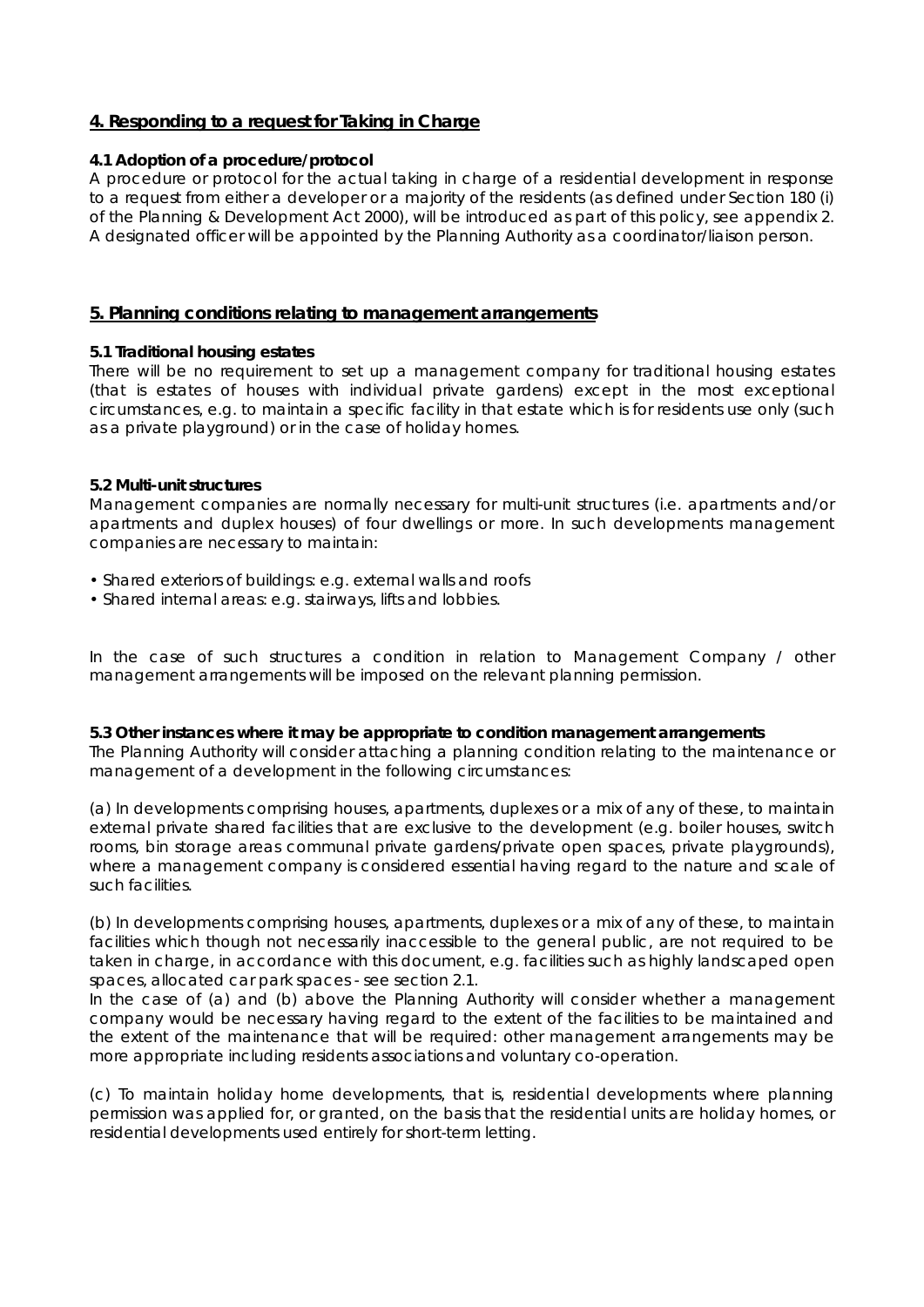#### **6 Dealing with requests relating to older estates**

#### **6.1 Assessing/categorising requests**

All requests for taking in charge estates currently on hand will be promptly assessed and dealt with in accordance with the procedures set out below.

#### **6.2 Estates satisfactorily completed**

Where an estate is completed in accordance with the terms of the planning permission, the process of taking in charge will commence, without delay on foot of a request to do so. A timescale of 6 months will apply from the date of the request.

#### **6.3 Priority list for estates not completed satisfactorily**

A priority list will be drawn up of requests from residents for the taking in charge of uncompleted estates, taking into account such factors as the date of application, the condition of the estate and the length of time it has been left unfinished. New requests for the taking in charge of unfinished estates will be added to the priority list, as appropriate.

All unfinished estates which are the subject of a request to be taken in charge will be kept on this list, including estates where it may be possible to have the estate completed at the expense of the developer, through enforcement action or calling in the bond so that these estates remain on the priority list for remedial works by the planning authority in the event that enforcement action or calling in the bond fails.

#### **6.4 Action in relation to uncompleted estates**

All appropriate action in terms of getting the estate completed other than at the expense of the planning authority will be pursued as quickly as possible. The process of taking it in charge will commence when the estate is brought to a satisfactory standard.

#### **6.5 Remedial works by the planning authority**

In accordance with section 180(2) of the Planning and Development Act 2000, the Planning Authority shall commence taking in charge procedures in respect of an unfinished estate where the majority of residents so request. In addition, where enforcement action or calling in the bond is not possible, or has been unsuccessful, the planning authority will over a period complete such developments to taking in charge standard, subject to sufficient funding being provided from planning authority resources to enable this to be done.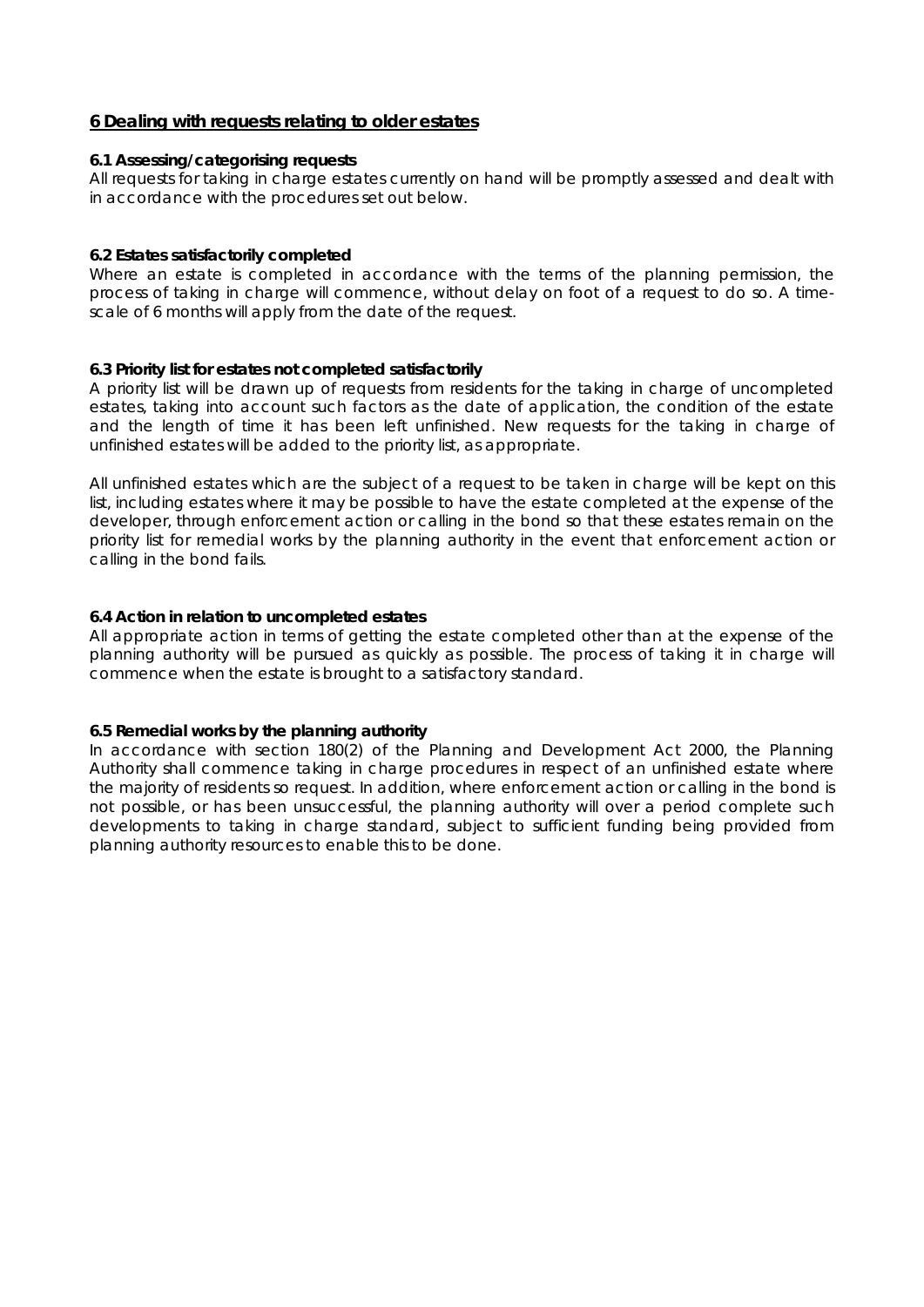## **Appendix 1**

## **PROCEDURE FOR INSPECTING THE CONSTRUCTION OF RESIDENTIAL DEVELOPMENTS**

(i) On receipt of the Commencement Notice a Taking in Charge file will be opened for each residential development;

(ii) The commencement notice and all requests for inspections and other correspondence arising from the process will be formally acknowledged;

(iii) A calendar of inspections, tied to the projected completion of the development, including such phasing as may be conditioned in the Grant of Permission or agreed by the planning authority, will be set out at the outset;

(iv) The record of such inspections and/or testing will be held on the Taking in Charge file;

(v) Failure to adhere to programmes, to notify the authority in relation to inspections and testing or other such breaches will result in Enforcement action being taken by the planning authority;

(vi) The record of such Final Inspections and/or Testing will be kept on file and the file will be retained by the authority for future reference.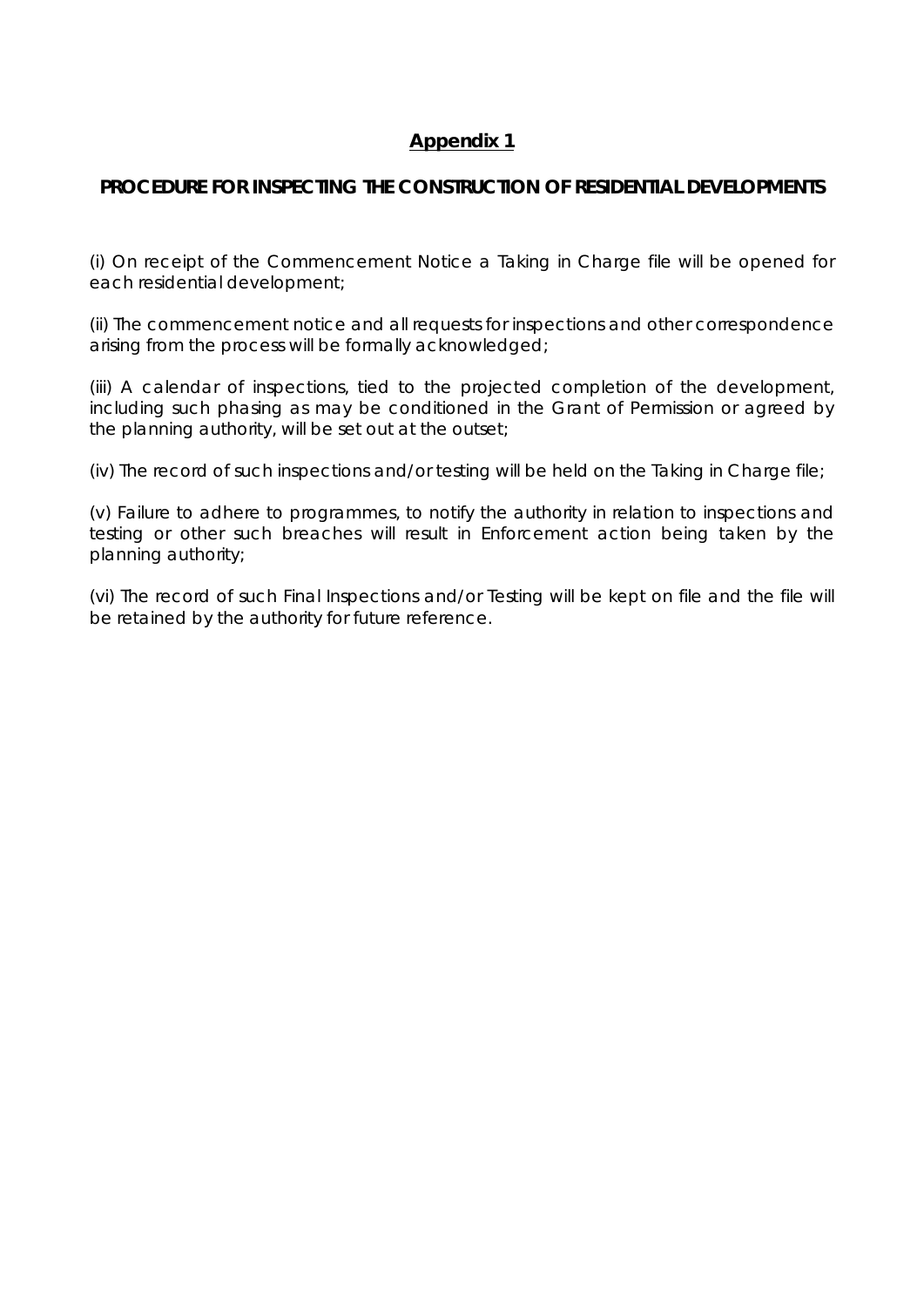## **APPENDIX 2**

## **PROCEDURE / PROTOCOL FOR TAKING IN CHARGE OF A RESIDENTIAL DEVELOPMENT**

## **A) Application**

- 1. Application form to be completed and submitted by developer.
- 2. Appropriate fee to be paid
- 3. The following documentation to be submitted
	- a) Evidence that all necessary way leaves are reserved forever in the transfer documentation to house purchasers (where appropriate).
	- b) 6 copies of site location map (scale 1:2500) with the residential development (site) clearly outlined in red
	- c) 6 copies of as-constructed drawings for the residential development (site) to a scale of 1:500 and an electronic copy on a CD showing:
		- The development boundary depicted in red.
		- The layout and levels of roads, footpaths and sewers (foul and surface water).
		- The layout and diameters of the water mains with valve positions marked (including hydrants). Where more than two valves are provided at a water main junction, a line drawing showing the layout of valves at the junction shall be provided.
		- The locations of the water service house connections.
		- The gradient of all sewer section, invert and cover levels to a recognised national datum
		- Marker plates for all hydrants, sluice valves, air valves and scour valves.
		- The position of road gullies and their connection points to the main surface water network.
		- The position of services or service ducts crossing carriageways clearly identified by dimensioning from some clearly visible surface feature, eg road gully or manhole and also details of the services for electrical, telephone and television or other services underground in the residential development.
		- The position of public lights and micro pillars for lighting and services.
		- Open space (to be coloured green).
		- Clear identification of surface water discharge points
	- d) A certificate that the development has been carried out in accordance with the "Recommendations for Site Development Works for Housing Areas" (Department of the Environment & Local Government, 1998), subject to such amendments as have been approved by Sligo County Council (where appropriate). This certificate shall be signed by a suitably qualified person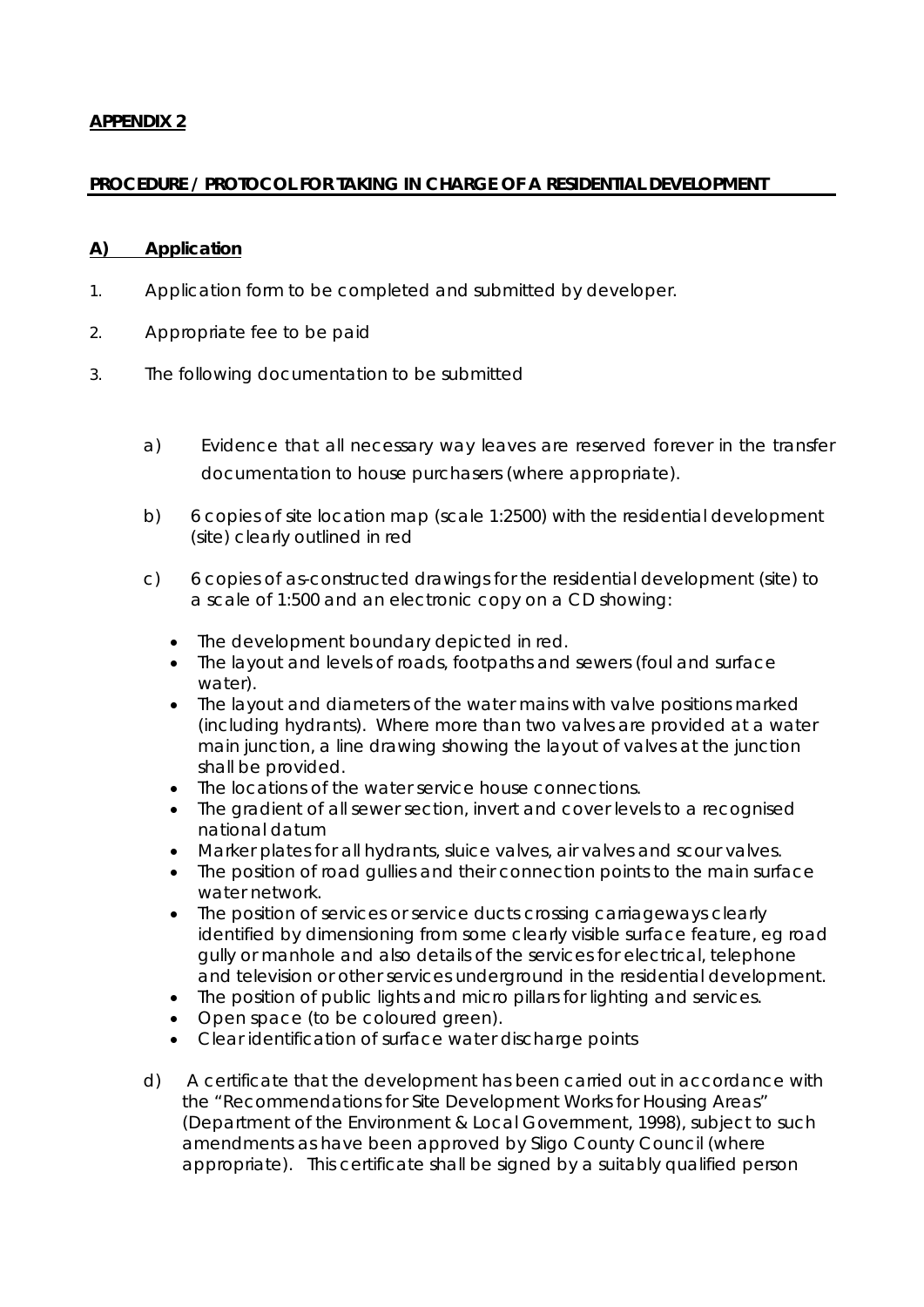with professional indemnity insurance who is not a beneficiary of the development (apart from fees) – See Form no. 1 – Certificate

- e) Test results for Water mains in accordance with "Recommendations for Site Development Works for Housing Areas" (Department of the Environment & Local Government, 1998 (where appropriate). All the above tests shall be certified to the above requirements – See Form no. 2 – Certificate
- f) A certificate from Electrical Skyline (conact Kevin Corcoran Tel: 094-9360954 or email Kevin@electricskyline.ie ) that the Public Lighting complies with BS 5489 and is per specification in Section 5, 'Public Lighting' in 'Recommendations for Site Development Works for Housing Areas' (Department of the Environment, Local Government & Heritage 1998) (where appropriate). – See From No. 3 – Certificate.
- g) Test results duly certified showing the output in litres per minute and the static water pressure from all the fire hydrants in the development – See Form no. 4 – **Certificate**
- h) Letter from Management Company or Residents' Association that the open space will be maintained by them (where appropriate) – See Form no.5 – Letter

## **B) Process following application**

- 1) Within 2 weeks of receipt of the request for taking in charge, the Planning Authority will acknowledge receipt of the request and the documentation submitted and will arrange to have a closed circuit TV survey on all main runs of foul and storm sewers carried out by an agent on its behalf.
- 2) Within 6 weeks of receipt of the closed circuit TV survey, the planning authority will in conjunction with the developer, carry out a comprehensive inspection of the development or phase of development; and notify the developer in writing of all outstanding issues remaining to be addressed in relation to the satisfactory completion of the development.
- 3) The developer will within 4 weeks of receipt of details of outstanding issues from the planning authority, arrange for completion of the said works, and notify the authority when works are completed. If works cannot be carried out within that period the developer must notify the authority as to when the works will be completed, and agree a definite timeframe for the completion of same.
- 4) The authority will, within 4 weeks of being notified of completion of the works arrange for final inspection of the development to determine the satisfactory completion of all outstanding issues.
- 5) Upon final inspection of the development or phase of the development and satisfactory completion of the works, the Council will proceed to commence the Taking in Charge process by initiating the procedures under Section 11 of the